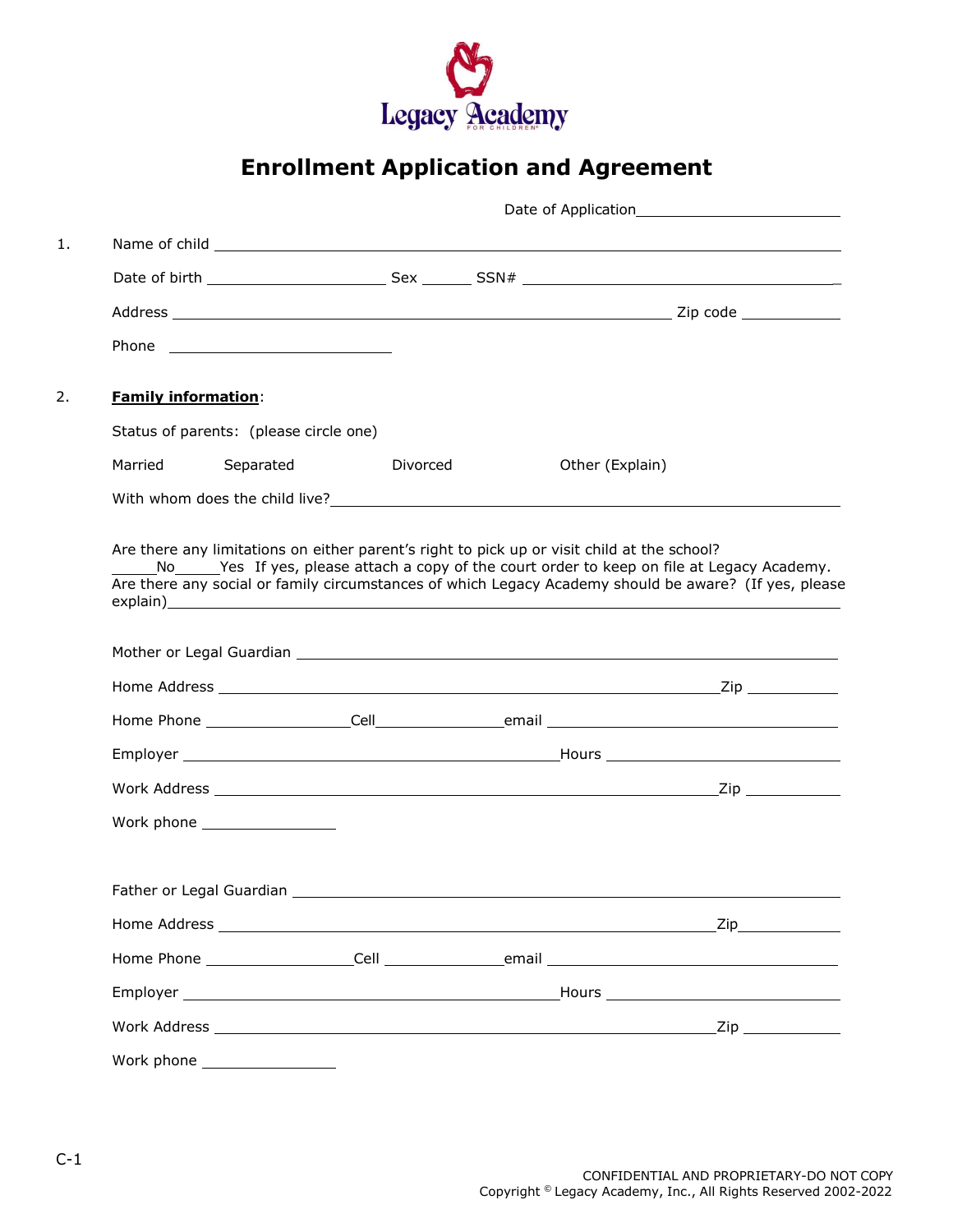## **3. Program Assignments**:

| Full time OR<br>Part time | Davs |
|---------------------------|------|
|---------------------------|------|

The weekly tuition fee for the program is  $$$ 

A nutritious lunch and two snacks are prepared and served daily.

will be my child's first day of attendance, OR

my child is currently enrolled at Legacy Academy.

### 4. **Release and Emergency**:

#### **Release Authorization**:

Other persons (at least two) to whom Legacy Academy is authorized to release this child shall be listed below. Under no circumstances will Legacy Academy release this child to any one not identified below or not otherwise known to staff without specific authorization from the parent. Additions or changes to the list of persons appearing below will be made, signed, and dated on this form or shall be attached. The parent agrees in each instance that he/she will be certain the staff is aware of the child's arrival and departure. The parent further agrees to escort their child into or out of the school when dropping off or picking up. Legacy Academy will not allow any child to enter or leave without an adult escort.

| 2. |  |  |
|----|--|--|
|    |  |  |
|    |  |  |

#### **Emergency**:

Other persons (at least two) who Legacy Academy is authorized to contact for guidance in an emergency, such as a medical or other emergency, when the child's parents are unavailable shall be listed below.

| 1.                |  |  |  |
|-------------------|--|--|--|
|                   |  |  |  |
| 2.                |  |  |  |
|                   |  |  |  |
| <b>Physician:</b> |  |  |  |
|                   |  |  |  |
|                   |  |  |  |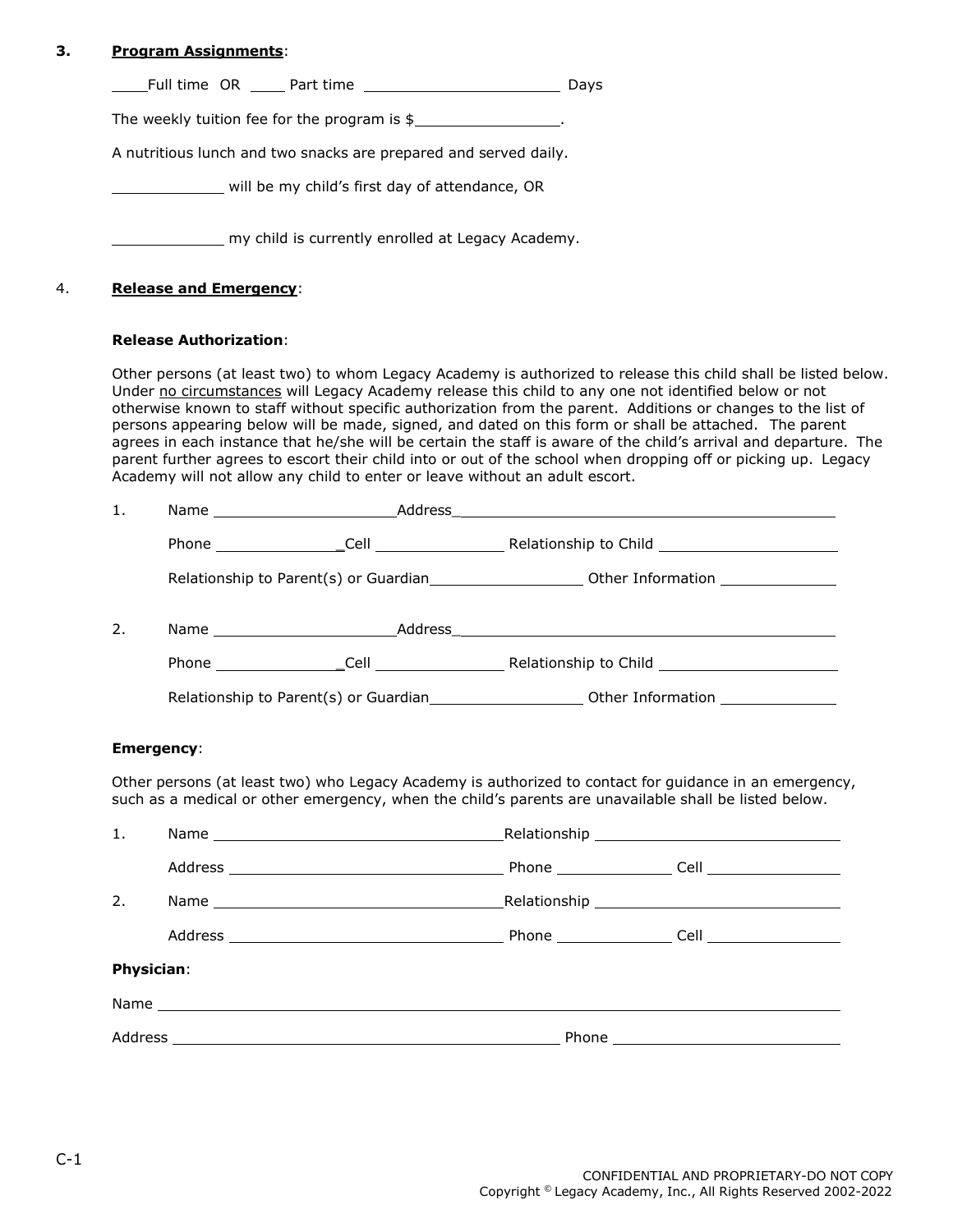## 5. **Health Information, Procedures and Medical Authorization**:

#### **Health**:

In order to comply with the state law, it is necessary for the parent to supply Legacy Academy with an immunization report. Regular updated reports will be required as they are due.

Describe health, special needs, or other situations of which Legacy Academy should be aware and which would require special procedures to be followed concerning your child such as physical or mental conditions, existing or pre-existing illnesses, operations or hospitalizations, or any dietary restriction.

(please indicate "none known" if applicable)

Known allergies:

#### **Administration of medication**:

The staff will administer medicines to the child only at 11:00 A.M. and 3:00 P.M. and upon **written authorization** from the physician. Written authorization may be made by using the standard Legacy Academy "Medication Form." In each case the parent should complete, sign, and date the form and deliver it, with the medicine, to the Director. The school will notify the parent of any adverse reaction to the medication given. **No** over-the-counter medication will be given without the physician's signature.

#### **State law requires that all medicines must be**:

- a. in the original container;
- b. clearly labeled with the name of the medicine;
- c. clearly labeled with the child's first and last names;
- d. if a prescription, labeled with a prescription number;
- e. clearly labeled with the dosage to be administered; and
- f. clearly labeled with the date.

**Important:** If your child appears ill, has a high fever, is vomiting, or shows evidence of a communicable disease, please do not bring him/her to the school. You must notify us immediately upon your child's diagnosis of a communicable disease. If your child has such symptoms and is present at Legacy Academy, you will be required to pick him/her up immediately. We will notify all parents if there has been an exposure of a communicable disease in the school. This requirement is imposed by the State Department of Human Resources and is intended for the protection of all the children. Children must be without fever for 24 hours without the use of any fever reducing medication before retuning. As determined by the Director, it may be necessary for a previously ill child to present an approval for re-admittance signed by a physician.

#### **Medical Authorization**:

We hereby grant Legacy Academy permission to take whatever action in its judgment may be necessary in supplying emergency medical services to the above-named child. We understand that, consistent with the circumstances of the situation and the available time, Legacy Academy will attempt to contact and follow the instructions of the parent, physician, or other person(s) as designated, we hereby grant permission to Legacy Academy to contact and comply with the advice of an available physician, ambulance personnel, or emergency room personnel. We hereby agree that we will be solely responsible for and will promptly pay any expenses which may be incurred by Legacy Academy in making emergency medical treatment available to the abovenamed child.

#### 6. **General information and acknowledgment**:

#### **Enrollment policy and agreement**:

Initial and continued enrollment will be at the discretion of Legacy Academy based upon the best interests of the child, the expectation that he/she will benefit from the program, and the welfare of the other enrolled children. Enrollment shall be without regard to race, creed, sex, or national origin.

A copy of this Enrollment Application and Agreement will remain within the files of Legacy Academy so long as the child remains actively enrolled at the school and shall be available for inspection by the parent at any time, upon request.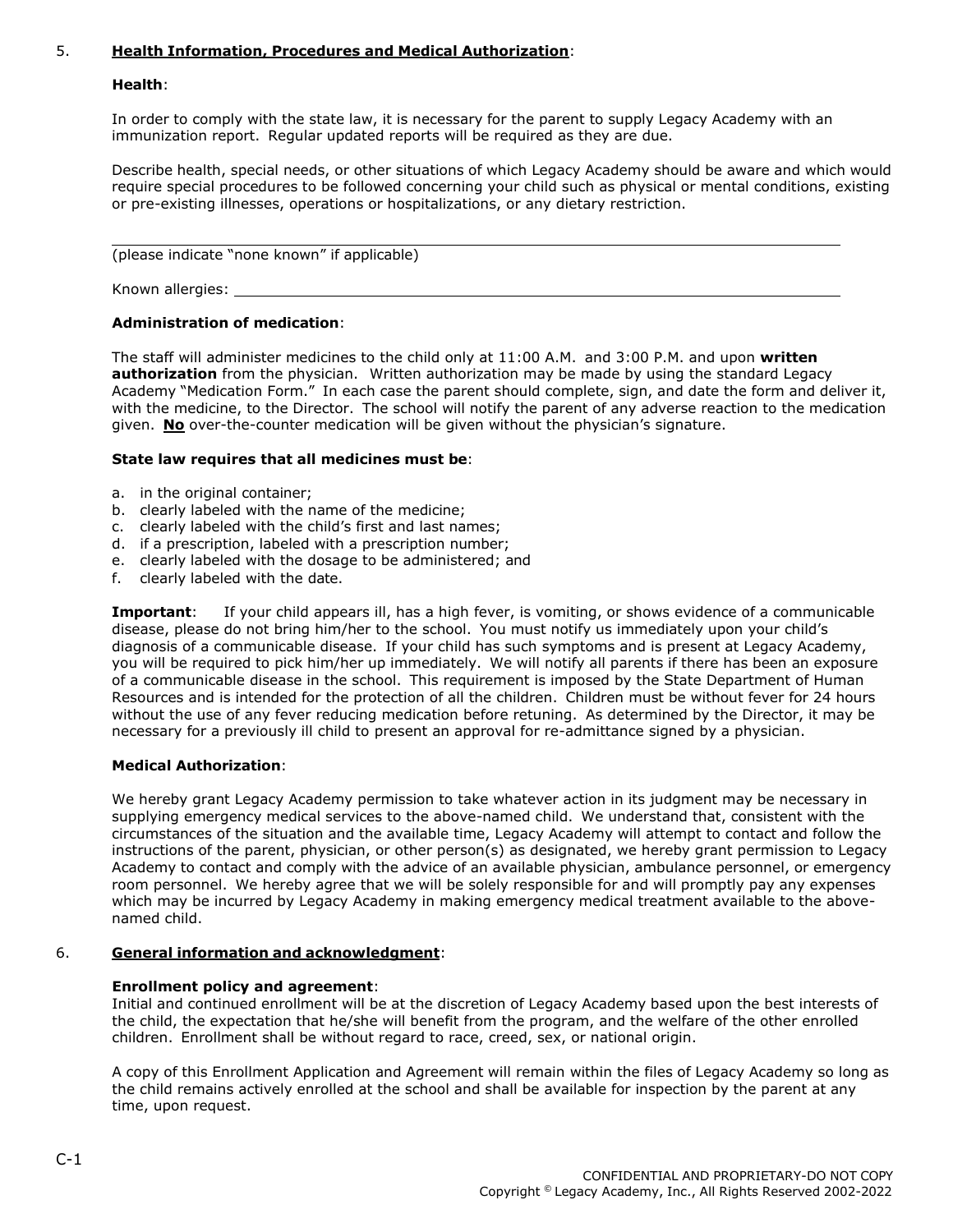**Information in child's file must be kept current**. The parent **is required** by state law to update information furnished herein as necessary, with changes initialed and dated by the parent and the Director. Parents agree to notify the school of any change in phone numbers, work locations, emergency phone numbers, family physician, etc.

#### **Hours and Days of Operation**:

The hours of operation of Legacy Academy are from 7:00 A.M. to 6:00 P.M., Monday through Friday, January through December.

Legacy Academy will be closed in observance of the following holidays:

| New Year's Day | Spring Teacher Planning Days (2) | Memorial Day                   |
|----------------|----------------------------------|--------------------------------|
| Fourth of July | Labor Day                        | Fall Teacher Planning Days (2) |
| Thanksgiving   | Day after Thanksgiving           | Christmas Eve                  |
| Christmas Day  | Winter Holiday Break (3)         |                                |

Should the traditional holiday occur during the weekend, or be rescheduled for a long weekend, we will observe the holiday on the following Monday. We will close on days of inclement weather when closing is determined necessary by Legacy Academy, and certain other days as specified by Legacy Academy. There is no tuition discount for absences, holidays, or other days on which Legacy Academy is closed.

#### **Program Acknowledgment and General Authorization**:

We have reviewed with the Director of Legacy Academy the daily program and the policies of Legacy Academy. We hereby grant to Legacy Academy permission for the above-named child to:

**a.** take part in all program activities, including the use of indoor and outdoor equipment;

**b.** be photographed or videotaped in connection with the daily program activities;

**c.** leave the premises of Legacy Academy to take part in planned educational and recreational field trips or activities supervised by the staff of Legacy Academy, provided that such field trips or activities will be separately announced in writing to the parent at least one day in advance of trip or activity, which parent will be asked to sign and authorize. Parents are encouraged to participate in all field trips;

**d.** participate in water-related activities supervised by Legacy Academy.

**e.** be transported by Legacy Academy to and from the elementary school the child attends.

#### **Babysitting**:

Legacy Academy does not render child care services off-site, except in the event of field trips which have been authorized in advance by the parent. Accordingly, the parent agrees not to arrange with staff members for off-site care of their child, and in doing so is in violation of this agreement. If any staff member agrees to provide off premises care for children enrolled in Legacy Academy, the staff member undertakes such service on their own behalf, not as an employee of Legacy Academy, and is in violation of our employee policies, placing their continued employment in jeopardy. Legacy Academy staff members are selected and retained only on the basis of their fitness for rendering child care services in a controlled and fully supervised child care program. Legacy Academy offers **no assurance** of the fitness of its staff members for performing these and other services in an environment which is not professionally supervised (such as transporting children, or caring for them in the home) and none should be implied or inferred under any circumstances.

#### 7. **Financial and Procedural Agreement**:

.

#### **Registration Fee and Camp Fee**:

An annual registration fee of \$ shall be paid for each child at the time of enrollment, renewed each year thereafter, and due and payable by the first day of September of each year.

An additional Summer Camp Fee of \$\_\_\_\_\_\_\_\_\_\_\_\_\_\_\_\_\_\_\_\_\_\_\_\_ shall be paid each year for each school-age child enrolled in the Summer Camp program. The Summer Camp fee shall be due and payable no later than the first day of Summer Camp.

#### **Tuition**:

The parent agrees to pay a weekly tuition fee in advance on  $\qquad \qquad$  of each week in the amount of \$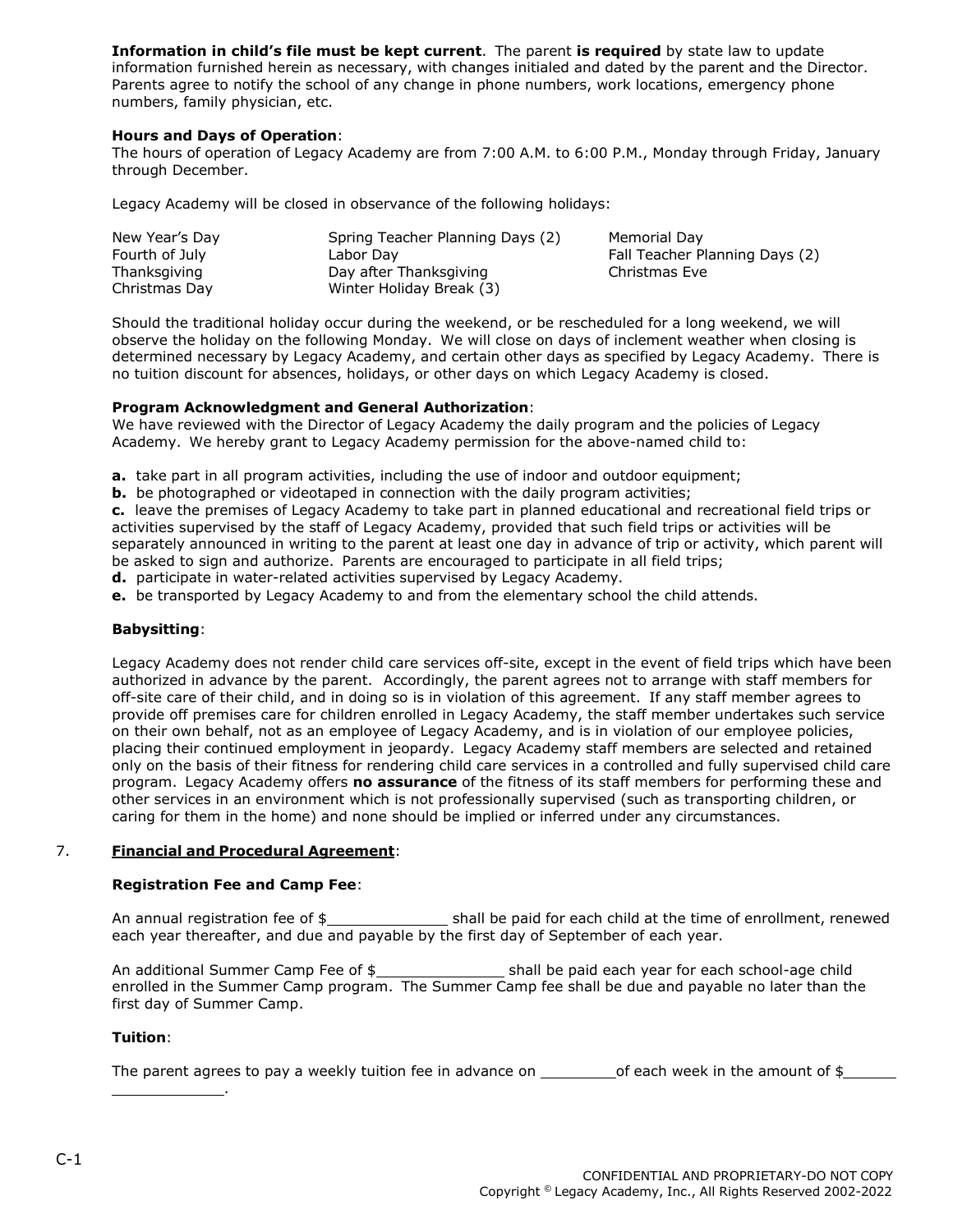#### **Late Charges and Penalties**:

All Registration Fees and Tuition Payments are considered late after at 6:00 P.M. of the week they are due. A late charge of \$ shall be automatically added to the charges due for that week

and for each week thereafter that a balance is carried forward. If an account becomes delinquent (over one week past due without receipt of payment), we may also charge interest on the unpaid amount (from the original due date) at the rate of the lesser of (i) one and one-half percent (1-1/2%) per month (18% per year) or, (ii) the maximum rate of interest then allowed by applicable law. In the event that payment arrangements are not made, Legacy Academy may, at its discretion, dismiss the child and the parent shall remain responsible for the balance due and any expenses incurred by Legacy Academy in the pursuit of payment, including, without limitation, full tuition for the two (2) weeks after the date of such dismissal (the "Dismissal Tuition").

A late fee is charged of  $\frac{4}{5}$  per minute after pick up time that a child remains on the premises, payable at the time the child is picked up.

You agree and acknowledge that we will suffer substantial damages that are difficult to ascertain or calculate accurately (where such calculation itself is burdensome and costly) if (i) you fail to pay tuition on time; (ii) you fail to pick up your child(ren) on time; or (iii) if we must dismiss your child(ren) because you fail to pay amounts due to us (where such damages higher labor, administrative, marketing and opportunity costs), and such damages are real and meaningful to us. You further agree and acknowledge that the late fees and Dismissal Tuition called for in this document (including, without limitation, under the sections headed "Late Charges and Penalties" and "Disenrollment") are liquidated damages for your failure to comply with these policies, are not a penalty, and are a reasonable estimation of the damages we will suffer in such event.

#### **Returned Checks**:

If a check is returned unpaid by the bank, a service charge of  $$$  will be assessed.

#### **Absences and Vacations**:

Tuition and other fees must be paid in full without deduction for absences of any duration or for any cause, and without substitution of any other days of attendance as "make-up" days. Staffing and other operational costs are incurred on the basis of fixed levels of enrollment, and because few of these costs are eliminated when a child is temporarily absent.

#### **Planned Vacations**:

The parent shall give written notification to the Director in advance of the child's planned vacation. After one year of continued enrollment at Legacy Academy, each child shall be granted one week of vacation absence at no charge.

#### **Disenrollment**:

The obligation for full payment of tuition and other fees will continue until the date indicated by the parent as the date of disenrollment on the proper "Disenrollment Notice" form available at the front office. The parent agrees to furnish Legacy Academy with at least two (2) weeks advance written notice of such date of disenrollment. If parent fails to provide written notice, parent remains responsible for Dismissal Tuition, plus any late charges or penalties which shall accrue until full payment is received.

#### **Re-Enrollment Following Temporary Absence During Which Tuition Is Not Paid**:

If any situation occurs during which the child is temporarily withdrawn from Legacy Academy, and regular payment of tuition has been temporarily suspended by the parent, the enrollment will be terminated. Reenrollment will be based on availability of space and an additional registration fee will be required.

#### **Fee Schedule Changes**:

Legacy Academy reserves the right to make changes to the fee and conditions of enrollment at will. Fee changes will be posted at least 30 days prior to any changes.